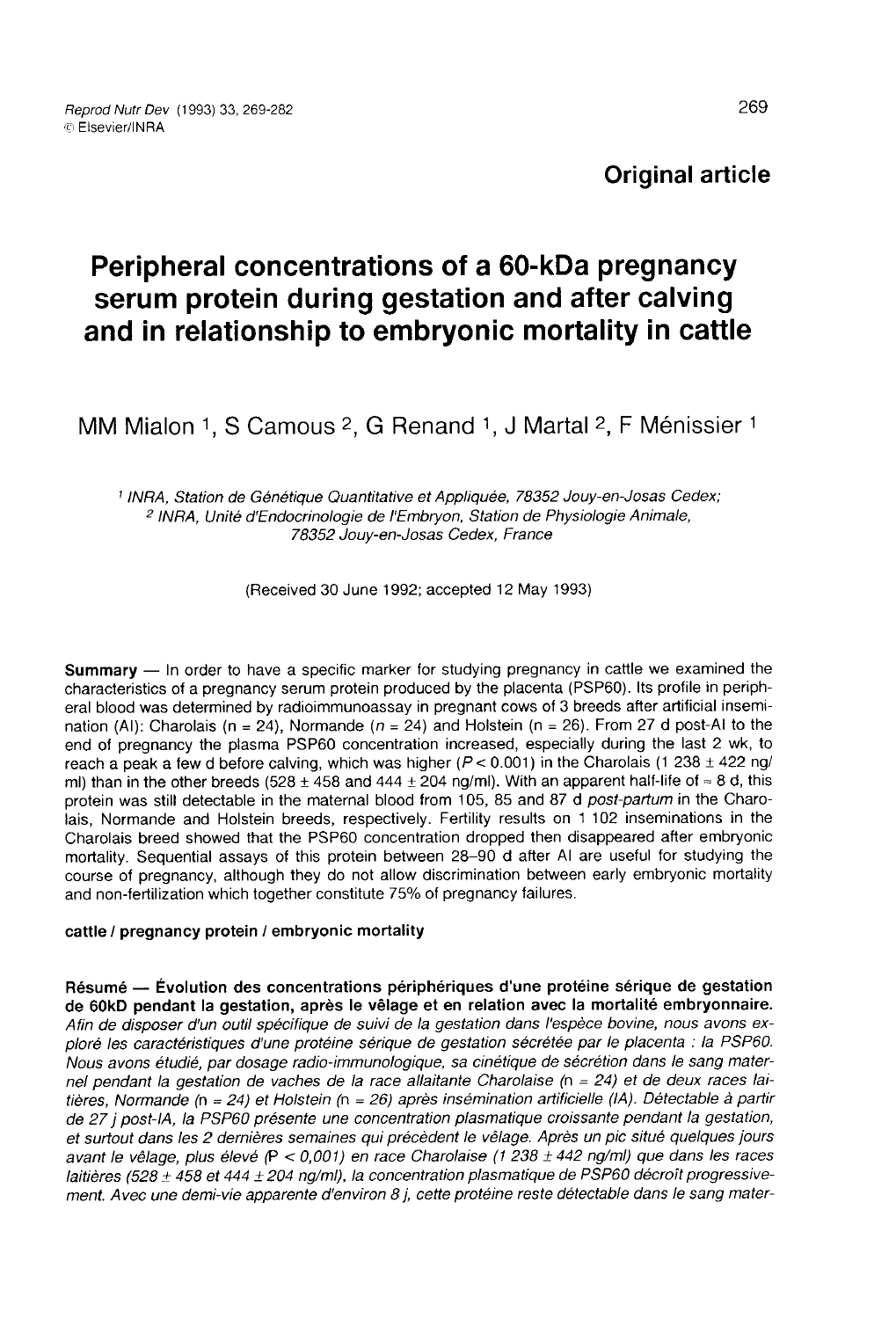nel pendant 105, 85 et 87 j post-partum respectivement en race Charolaise, Normande et Holstein. Les résultats de fertilité de 1 102 inséminations en race Charolaise montrent qu'une mortalité en cours de gestation est suivie de la chute, puis l'annulation des concentrations de PSP60. Des dosages sériés de cette protéine entre 28 et 90 j après IA s'avèrent donc intéressants pour suivre la gestation bien qu'ils ne permettent pas de dissocier mortalité embryonnaire précoce et nonfécondation, qui constituent ensemble les 3/4 des échecs de gestation.

#### bovins / protéine de gestation / mortalité embryonnaire

# INTRODUCTION

In cattle where 45% of artificial inseminations fail (Diskin and Sreenan, 1980; Sreenan and Diskin, 1986), a reliable and specific marker is necessary to study the course of pregnancy in a large number of cows. In this species, the diagnosis of early pregnancy is still frequently based on the use of progesterone assays in milk or plasma which reflects luteal activity but is not a signal specific to pregnancy. To overcome this, studies were directed at utilizing specific placental and/or embryonic signals to detect pregnancy, as has been performed for many years in humans using hCG assay (Marschall et al, 1968). As a matter of fact, in cattle as in humans (Bohn, 1985), the placenta synthesizes and secretes several pregnancy-specific proteins, hormones and enzymes (Martal et al, 1988).

In the cow, previous studies have shown that after the 16th d of pregnancy the presence of the embryo is essential for maintaining the structural and functional integrity of the corpus luteum (Northey and French, 1980; Heyman et al, 1984; Humblot and Dalla Porta, 1984) via a trophoblastic signal. As in sheep (Martal et al, 1979; Godkin et al. 1982; Imakawa et al. 1987; Charpigny et al. 1988) this signal is an interferon: bTP-1 (bovine trophoblast

protein-1) (Helmer et al, 1987; Imakawa et al, 1989; Stewart et al, 1989). bTP-1 interferon is secreted by the conceptus between d 16 and 26 of pregnancy (Bartol et al, 1985) when the majority of pregnancy<br>interruptions have already occurred interruptions (Roche et al, 1981). Unfortunately, this signal which acts locally within the uterus (Helmer et al, 1989) is not released in the peripheral circulation as has been reported by Godkin et al (1984) for oTP-1 (ovine trophoblast protein-1), a protein of similar function to bTP-1, so it cannot be used to estimate the presence and viability of the embryo.

Some of the proteins synthesized by the placenta can be found in the maternal circulation during gestation. bPL (bovine placental lactogen), a glycosylated proteic hormone involved in the growth of the foetus and the development of the mammary tissues (Bolander and Fellows, 1976; Kelly et al, 1976) can be detected in the blood of pregnant cows at very variable stages during pregnancy (between 26 and 110 d) which prevents it from being used for pregnancy diagnosis (Beckers et al, 1982). Another signal of pregnancy in the serum is PSPB (pregnancy specific protein B). This has been partially characterized in cattle by Butler et al (1982) and is present in the circulation of the pregnant female from d 24 until the end of the gestation. The

Abbreviations: PSP60, pregnancy serum protein of M, 60 kDa; PAG, pregnancy-associated glycoprotein; bPAG, bovine PAG; PSPB (bPSPB), bovine pregnancy-specific protein B.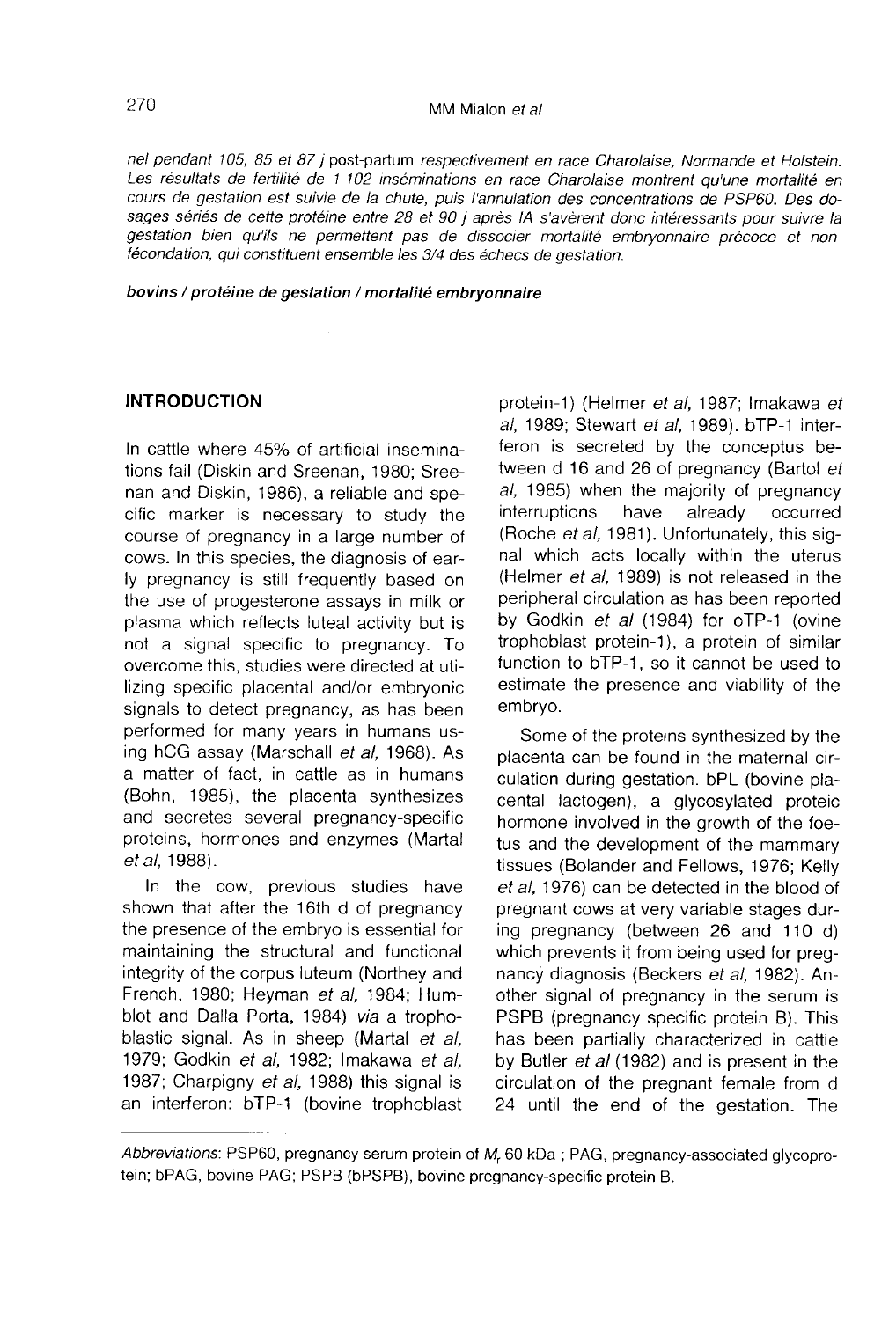PSPB family includes 5 acid glycoproteins with an apparent molecular weight of 78 kDa for the major acid glycoprotein and 90, 85, 69, 48 kDa for the others (Crock et al, 1988). Radioimmunoassay (RIA) of PSPB enables the course of the pregnancy or late embryonic mortality to be studied (Humblot et al, 1988a, b) and it is presently used commercially as a pregnancy test in France. Recently, Zoli et al (1991) have purified and characterized a bovine preg-<br>nancy-associated glycoprotein (bPAG) nancy-associated glycoprotein (bPAG) with a molecular weight of 67 kDa from foetal cotyledons. This protein has been detected in maternal peripheral blood from d 30 until the end of pregnancy in all pregnant cows (Zoli et al, 1992a).

A pregnancy serum protein with molecular weight of 60 kDa (PSP60) has also been purified from extracts of bovine foetal cotyledons (Camous et al, 1988). Its 39-<br>NH<sub>2</sub>-terminal amino acid sequence (INRA nant cows (Zoli *et al.*, 1992a).<br>
A pregnancy serum protein with molecular weight of 60 kDa (PSP60) has also<br>
been purified from extracts of bovine fœtal<br>
cotyledons (Camous *et al.*, 1988). Its 39-<br>
NH<sub>2</sub>-terminal amino patent No FR 88 03590, filed March 18, 1988) is identical to that inferred from the bp314 cDNA of bPAG (Xie et al, 1991), but is not related to other published reports of placental proteins. Two residues of the<br>NH<sub>2</sub>-terminus of PSP60 which correspond NH<sub>2</sub>-terminal amino acid sequence (INHA<br>patent No FR 88 03590, filed March 18,<br>1988) is identical to that inferred from the<br>bp314 cDNA of bPAG (Xie *et al*, 1991), but<br>is not related to other published reports of<br>placenta to asparagine in the cDNA of bPAG could not be identified because they were linked to oligosaccharides. The difference between the molecular weights of PSP60 and bPAG seems to result from the degree of glycosylation. The amino acid sequence of a bPSPB 64 kDa form was found to be homologous with bPAG (Lynch et al, 1992). bPAG PSP60 proteins may correspond to one of the 5 forms of PSPB. The presence of PSP60 in the maternal circulation throughout pregnancy (Camous et al, 1991) is the consequence of the migration of secretory binucleate cells from the trophoblast into the endometrium (Wooding and Wathes, 1980) as with bPL (Wooding and Beckers, 1987), PSPB (Eckblad et al, 1985; Reimers et al, 1985) and bPAG (Zoli et al, 1992a). The objectives of this

study were to follow the pattern of PSP60 secretion thoughout gestation and its elimination after calving in 3 cattle breeds (Charolais, Norman, Holstein) and to determine the changes in this secretion consecutive to embryonic or foetal mortality. These results, based upon concentrations of a single protein (PSP60), were compared to those obtained with the complex of 5 proteins (PSPB) including one form that was homologous with PSP60.

#### MATERIALS AND METHODS

#### Animals and sampling procedure

This study included cows from 2 experimental INRA herds corresponding to the 2 main production systems: milking and suckling cattle. The first was a suckling herd of 349 Charolais heifers and cows inseminated several times during the 1987-1990 period. In the second herd, dairy cows of Normande ( $n = 24$ ) and Holstein ( $n = 26$ ) breeds were used in 1990. All the females were artificially inseminated (Al) at natural oestrus.

In order to describe PSP60 secretion during pregnancy and its elimination after calving, 24 pregnant Charolais cows in the suckling herd, pregnant Charolais cows in the sucking herd,<br>24 Norman de and 26 Holstein pregnant cows in<br>the dairy herd were bled at  $\approx 28,35,50$  and 900<br>definition incomposition d after the fertilizing insemination and weekly during the *peripartum* period, from 4 wk before calving until the next fertilizing Al. Dairy cows were systematically bled at calving, fortnightly from calving to 8 weeks post-partum.

In the suckling herd, the day at which PSP60 was first detected was determined in 299 pregnant heifers sampled once between 20 and 30 d after Al by taking advantage of the variation in the date after Al when heifers were first bled  $(25.3 \pm 2.3 \text{ d}).$ 

The information provided by different pregnancy diagnostic methods and PSP60 concentrations was analyzed jointly in the Charolais herd when studying the secretion of PSP60 in relation to pregnancy failure. The diagnostic methods included an early pregnancy diagnosis made by progesterone RIA from plasma sam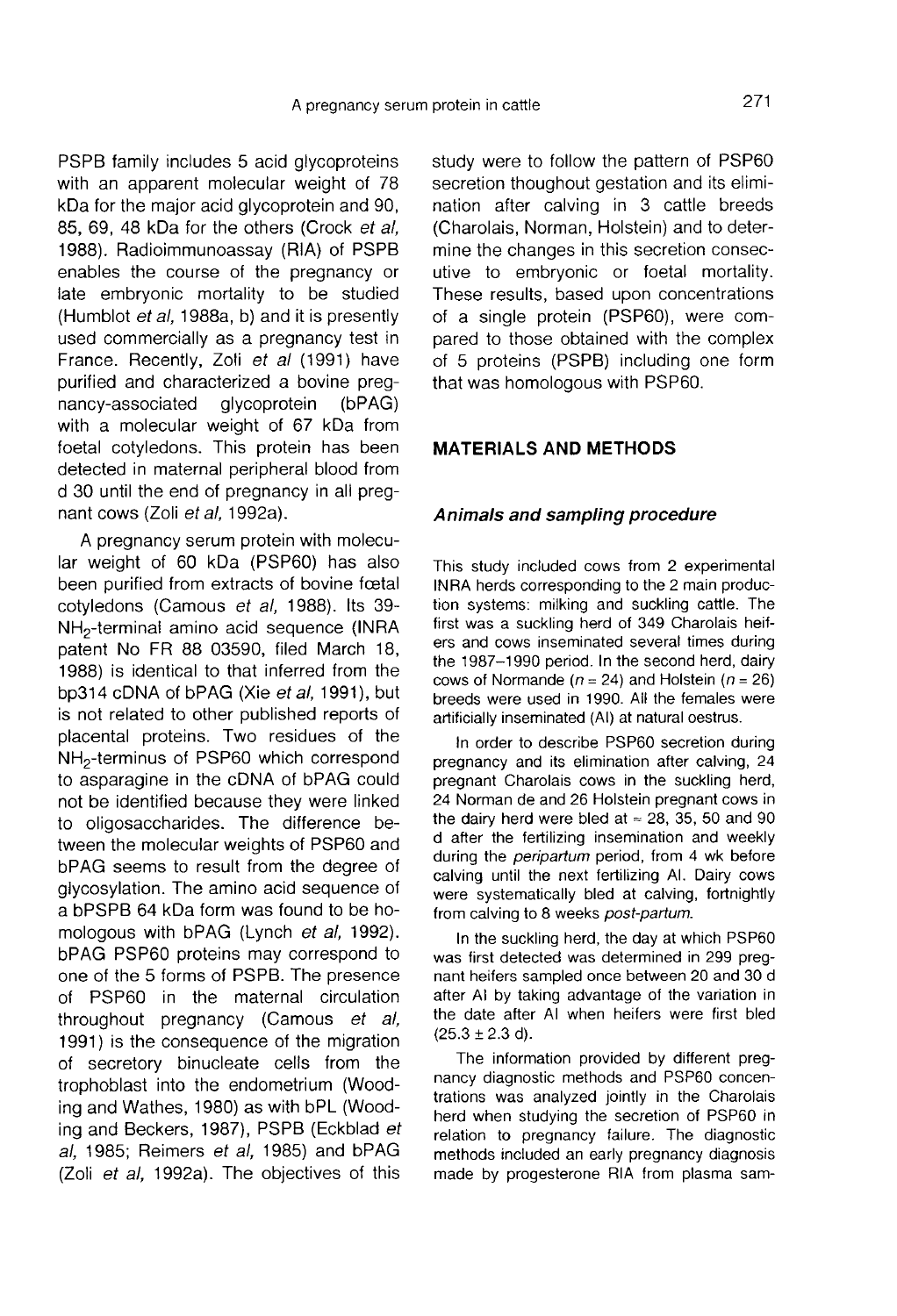ples 22-23 d after Al, an ultrasonic examination at 50.4  $\pm$  4.4 d post-Al and the observation of a return to oestrus in some cases. Rectal palpation was performed at 89.9  $\pm$  3.5 d post-Al to confirm gestation. Pregnancy was confirmed by calving. The females were systematically bled at  $27.5 \pm 6$ ,  $33.7 \pm 1.1$ ,  $49.5 \pm 3.1$  and  $89.9 \pm 4.4$ d after Al for determination of PSP60 concentrations unless oestrus had been observed meanwhile. In total, the results of 1 102 inseminations performed in 349 females were studied.

#### PSP60 and progesterone assays

Peripheral blood (5 ml) was collected from the caudal vein into heparinized or EDTA vacutainers in order to determine the PSP60 concentration at different stages of pregnancy. Plasma was separated by centrifugation and stored at -20°C until assayed. PSP60 plasma concentrations were measured with a RIA developed by Camous et al (INRA patent No FR 88 03590, filed March 18, 1988). PSP60 assays were per-Camous *et al* (INRA patent No FR 88 03590, filed March 18, 1988). PSP60 assays were performed on 4 100- $\mu$ l aliquots of pure or diluted (with plasma from a non-pregnant cow) plasma (with plasma from a non-pregnant cow) plasma. Rabbit antiserum against PSP60 was used at a final dilution of 1 : 1 800 000. There was no cross-reactivity with either ovine luteinizing hormone (oLH) or ovine follicle stimulating hormone (oFSH). Cross-reactivity with ovine placental lactogen (oPL) was minimal (< 0.003%). Sensitivity of the assay was 0.2 ng/ml plasma. Intra- and inter-assay coefficients of variation were 6 and 12%, respectively, when estimates were run for a 1.3 ng/ml sample of reference plasma.

Progesterone concentrations were assayed on 100-wl samples of plasma with a rabbit antiserum used at a final dilution of 1/25 000 according to a RIA procedure previously described by Terqui and Thimonier (1974). An early pregnancy diagnosis was then performed as described in Thimonier (1973).

Data analysis

#### Secretion and elimination of PSP60

Secretion patterns during pregnancy seemed to present 2 phases in all 3 breeds; a first phase with a slow increase in concentration and a second phase characterized by a sharp increase in concentration. At each phase, linear and exponential functions of time were tested in models including the breed effect. The duration of each phase was computed after the breaking point between them was determined. Between-breed differences in the parameters for each phase and in breaking-point concentrations were tested in these models with Student's t-test. The relationship between calf birthweight and dam PSP60 concentration at calving was studied, calculating the within-breed correlation coefficient. After parturition, PSP60 elimination appeared to follow a regular function of time. The half-life of PSP60 was estimated during the post-partum period when this protein was no longer secreted; indeed, the number of binucleate cells starts to decline shortly before calving (Gross et al, 1985).

#### Fertility groups

The Al performance of the Charolais females was assigned to 5 fertility groups according to the information from early pregnancy diagnosis by progesterone assay, ultrasonic examination, rectal palpation and date of oestrus (table I). There were 2 extreme groups. The first group (pregnancy at 90 d) included females in which all pregnancy diagnoses were positive and no oestrus was observed before 90 d. The second extreme group (non-fertilized/ early embryonic mortality) included females with a negative progesterone diagnosis and showing oestrus between 16 and 25 d after Al. The grouping of females into the 3 intermediate fertility groups was based on ultrasonic examination and observation of oestrus. The same female could be inseminated several times a year and could then be assigned to different groups.

# **RESULTS**

# Concentration of PSP60 in cows achieving pregnancy

The detailed study of the beginning of PSP60 secretion in the 299 pregnant Charolais heifers has been reported in table 11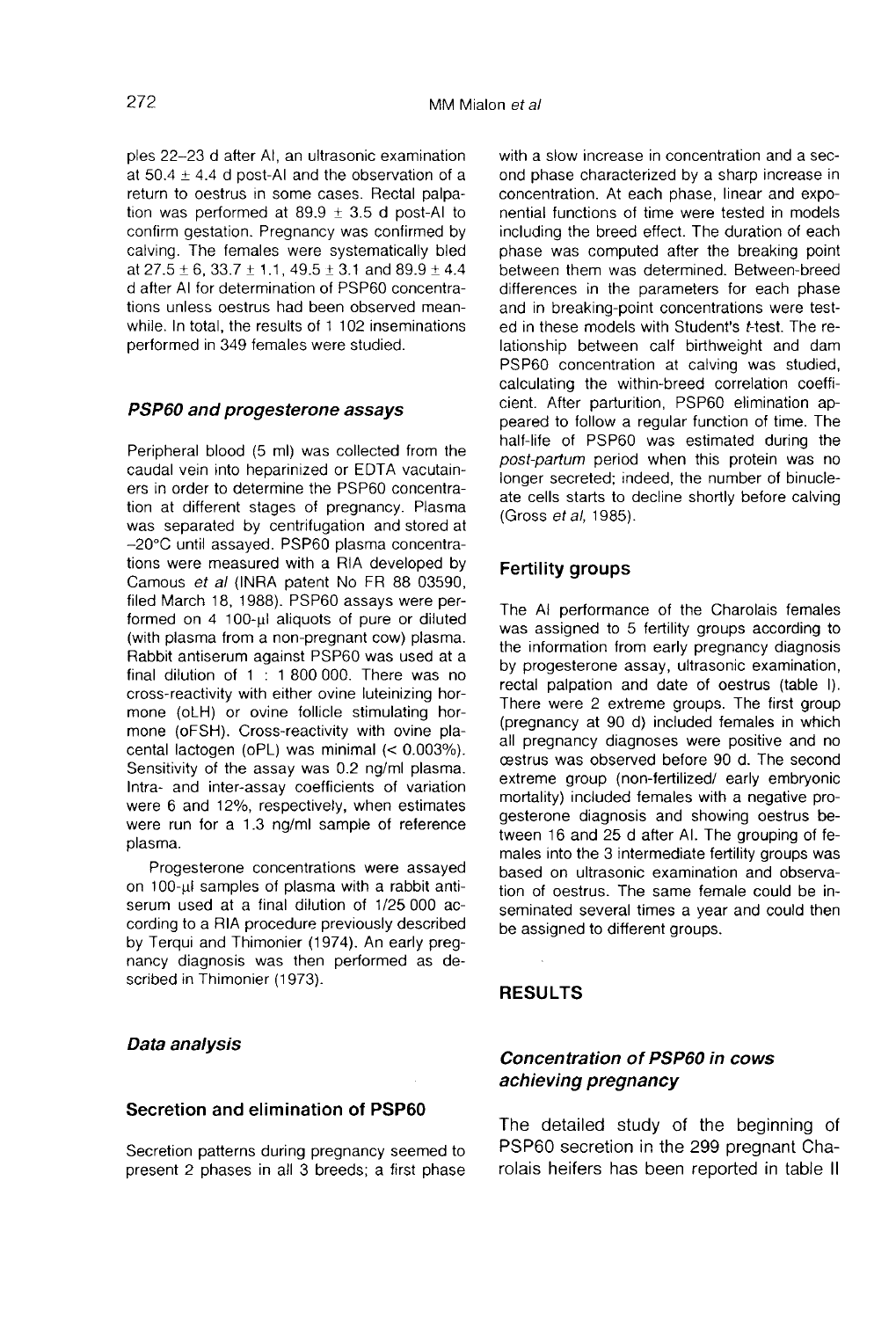| Fertility groups                         |                                |             | Diagnostic methods |                 |             |                      |
|------------------------------------------|--------------------------------|-------------|--------------------|-----------------|-------------|----------------------|
|                                          | Progesterone Ultrasound<br>d22 | d 50        | Palpation<br>d 90  | Oestrus<br>(d)  | Ν           | Inseminations<br>(%) |
| Non-fertilized/early embryonic mortality |                                |             |                    | $>16$ and $<25$ | 333         | (30)                 |
| Late embryonic mortality: 16-35 d        | $\ddot{}$                      |             |                    | >24             | 47          | (4)                  |
| Very late embryonic mortality: 25-50 d   | $\div$                         | $-$ Or ?    |                    | >37             | 62          | (6)                  |
| Foetal mortality: 50-90 d                | $\ddot{}$                      | $\ddotmark$ | $-(+)$             | >52             | 10          | (1)                  |
| Pregnancy at 90 d                        | $\ddot{}$                      | $+$         | $\ddotmark$        | None or $>90$   | 650         | (59)                 |
| Total                                    |                                |             |                    |                 | 1 102 (100) |                      |

Table I. Determination of the fertility groups according to the pregnancy diagnosis methods.

and was undertaken to determine the earliest day on which PSP60 was detectable in the maternal blood. The results showed that the PSP60 concentration was high enough (>0.2 ng/ml) to be detected in almost 100% of the pregnant females no earlier than d 27 of pregnancy.

Profiles of plasma PSP60 concentrations in the pregnant Charolais, Normande and Holstein cows sampled from the 4th wk of pregnancy to the 14th wk after calving are shown in figure 1. Two phases clearly appeared during gestation, where linear functions better fitted the evolution of concentrations and explained 47% and 48% of the observed variances in the first and second phase, respectively. The first phase was much longer than the second which corresponded to the last 2 wk of pregnancy (table III).

During the first phase of secretion, the PSP60 concentration increased slowly, by  $\approx$  0.3 ng/ml per day. During the second month of pregnancy, between 35 and 50 d, a slight slowing down in the curve appeared. Significant differences between breeds ( $P < 0.05$ ) were observed in secretion (0.35, 0.32 and 0.25 ng/ml/day in the

Table II. Early detection of PSP60 in the plasma of pregnant Charolais heifers ( $N = 299$ ).

| Sampling<br>interval | No of<br>sampled heifers |    | Heifers with detectable PSP60<br>$\langle concentration > 0.2 \text{ na/ml}\rangle$ | Mean PSP60<br>concentration |
|----------------------|--------------------------|----|-------------------------------------------------------------------------------------|-----------------------------|
| after Al (d)         | N                        | Ν  | (%)                                                                                 | (nq/ml)                     |
| $20 + 21$            | 12                       | 0  | 0                                                                                   | 0.00                        |
| 22                   | 34                       | 2  | 6                                                                                   | 0.03                        |
| 23                   | 35                       |    | 20                                                                                  | 0.13                        |
| 24                   | 29                       | 6  | 21                                                                                  | 0.13                        |
| 25                   | 24                       | 22 | 92                                                                                  | 0.64                        |
| 26                   | 44                       | 38 | 86                                                                                  | 0.50                        |
| 27                   | 69                       | 68 | 99                                                                                  | 0.68                        |
| 28                   | 42                       | 42 | 100                                                                                 | 0.68                        |
| $29 + 30$            | 10                       | 10 | 100                                                                                 | 1.30                        |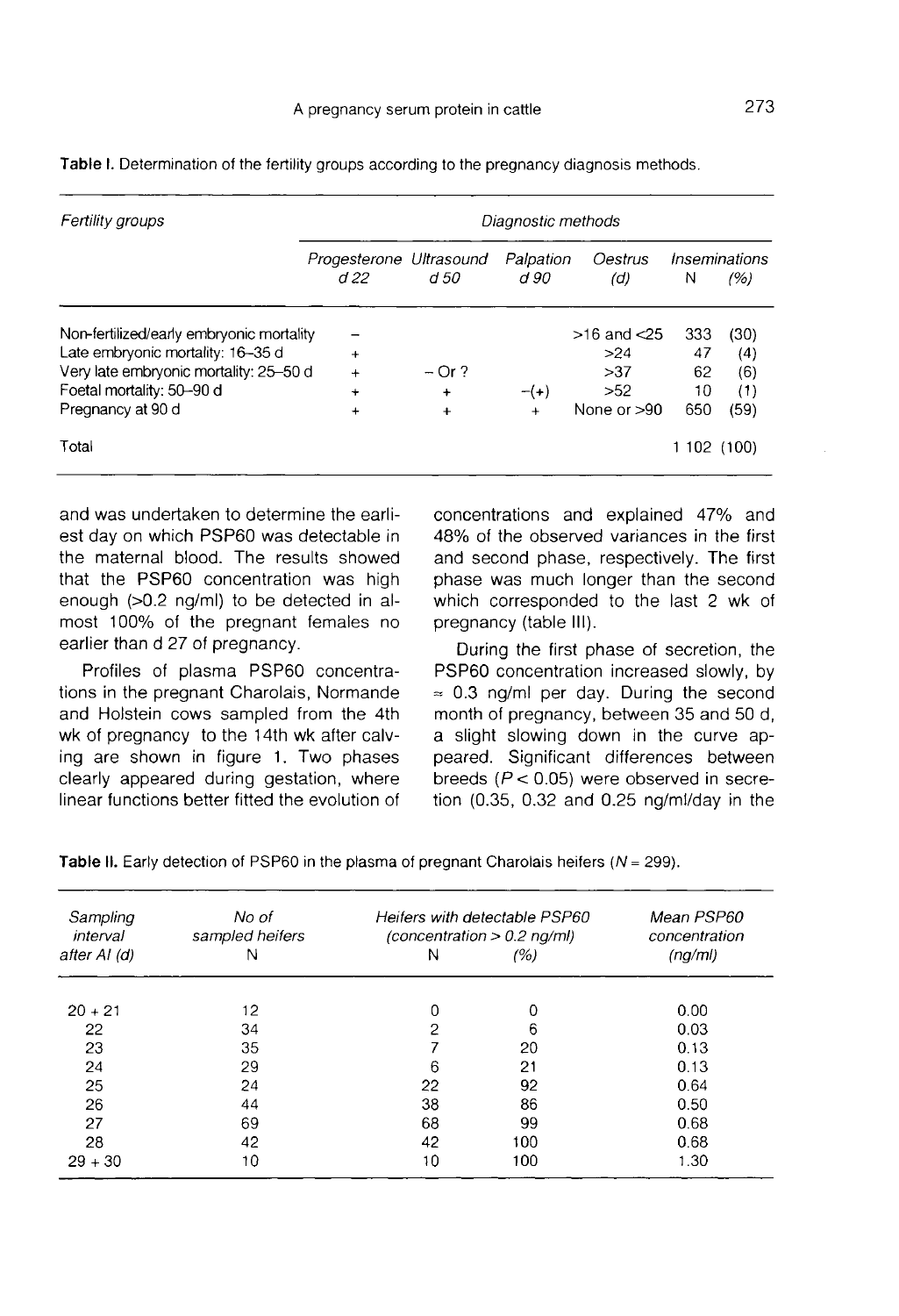| Breed                            | 1st secretion<br>phase                 |                                    | Inflexion point |     | 2nd secretion<br>phase                                            |                | Maximum point     |               |                  | Elimination phase      |
|----------------------------------|----------------------------------------|------------------------------------|-----------------|-----|-------------------------------------------------------------------|----------------|-------------------|---------------|------------------|------------------------|
|                                  | $\alpha^{\ast}$<br>$(n\alpha/m\gamma)$ | d before PSP60 duration<br>calving | (nq/ml)         | (d) | $\alpha^*$<br>$(nq/ml/day)$ calving $(nq/ml)$ $(nq/ml/day)$ -life | d before PSP60 |                   | $\alpha^{**}$ | (d)              | Half Cancelling<br>(d) |
| Charolais                        |                                        |                                    |                 |     |                                                                   |                |                   |               |                  |                        |
| $(N = 24)$                       | 0.35 <sup>a</sup>                      | $-17$                              | 80 <sup>a</sup> | 16  | 73 <sup>a</sup>                                                   | $-1$           | 1238 <sup>a</sup> | 0.083a        | 84a              | 105                    |
| Norman<br>$(N = 24)$<br>Holstein | 0.25 <sup>b</sup>                      | $-18$                              | 56 <sup>c</sup> | 14  | 33 <sup>b</sup>                                                   | -4             | 528 <sup>b</sup>  | 0.088a        | 7.9 <sup>a</sup> | 85                     |
| $(N = 26)$                       | 0.32 <sup>a</sup>                      | $-18$                              | 69 <sup>b</sup> | 15  | 26 <sup>b</sup>                                                   | -4             | 444 <sup>b</sup>  | 0.085a        | 8.2 <sup>a</sup> | 87                     |

Table III. Parameters of secretion during gestation and post-partum elimination of PSP60.

\* Regression coefficient in a linear model:  $C = C_0 + \alpha t$ , \*\* regression coefficient in an exponential model:  $C = C_0 e^{-\alpha t}$ , a,b,c means with different superscripts in the same column differ significantly ( $P < 0.05$ ).



Fig 1. Concentration of PSP60 in plasma of Charolais ( $N = 24$ ), Normande ( $N = 24$ ) and Holstein ( $N =$ 26) cows during pregnancy and after calving.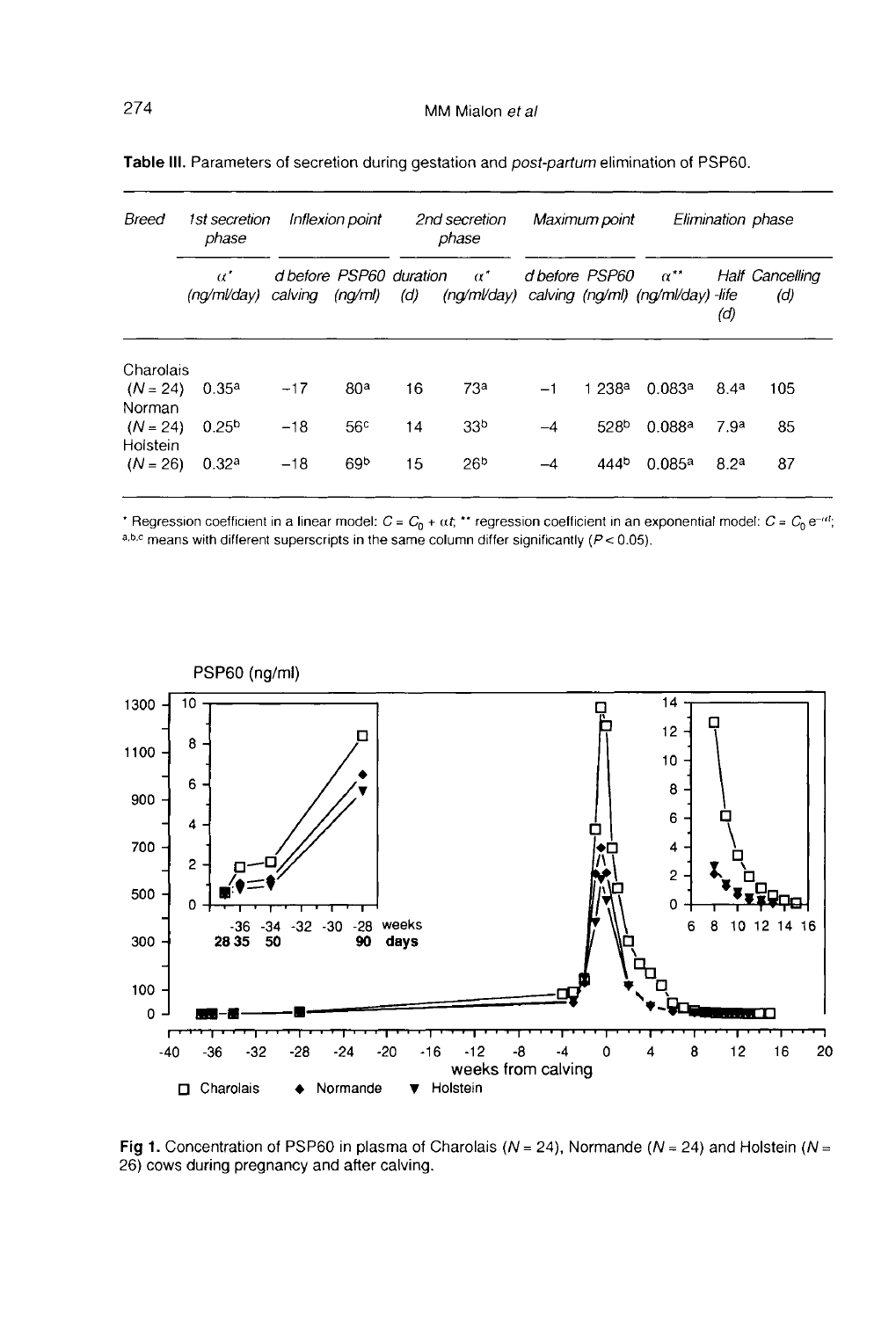Charolais, Holstein and Normande breeds respectively) and consequently in the PSP60 concentration at the end of the first phase (80, 69 and 56 ng/ml respectively). At each stage of pregnancy during this phase, PSP60 concentrations varied widely amongst these pregnant females with observed within-breed coefficients of variation between 50% and 130%.

PSP60 secretion during the last 2 wk of gestation was 80 to 200-fold greater than at previous stages. The increase in concentrations in the Charolais breed (73 ng/ ml/day) was significantly higher  $(P < 0.001)$ than in the dairy breeds (33 and 26 ng/ml/d in the Normande and Holstein breeds, respectively). Duration of the second phase was similar in the 3 breeds. It ended when PSP60 concentration reached a peak, generally a few d before parturition as observed in 17 Normande and 17 Holstein cows. This maximum was significantly higher ( $P < 0.001$ ) in the Charolais breed (1238 ng/ml) than in the dairy breeds (528 and 444 ng/ml in the Normande and Holstein breeds respectively). At this stage of pregnancy, the within-breed individual variation coefficients of the PSP60 concentration amongst cows were very high, ie, between 36 and 87%. In the Charolais breed, the maternal PSP60 concentration at calving appeared to be related to the calf birth-<br>weight  $(r = +0.51; P < 0.001)$ . PSP60 contween 36 and 87%. In the Charolais breed,<br>the maternal PSP60 concentration at calv-<br>ing appeared to be related to the calf birth-<br>weight  $(r = +0.51; P < 0.001)$ . PSP60 con-<br>centration was highest in the Charolais centration was highest in the Charolais breed ( $P < 0.001$ ), which might be partly due to a higher calf birthweight  $(P < 0.05)$ than in the 2 dairy breeds (48.0 vs 43.0 and 43.3 kg in the Charolais, Holstein and Normande breeds respectively). However, such a high level of PSP60 secretion does remain specific to the Charolais breed (fig 2).

After parturition, the decrease in the plasma concentration  $(C)$  of PSP60 was shown to follow an exponential function  $(C = Co e<sub>-</sub>αt)$  that explained 69% of the observed variances. A linear relationship was obtained after the logarithmic transfor-

mation and the apparent half-life for PSP60 was computed as follows  $t1/2$  = (Log  $2)/\alpha$ . Half-life estimates for PSP60 were 8.4 d in the Charolais 7.9 d in the Normande and 8.2 d in the Holstein breeds (table III). Differences between breeds were not significant ( $P > 0.05$ ). Using the regression function the expected time required to reach a residual concentration < 0.2 ng/ml was 105 d post-partum in the suckling Charolais breed, 85 d in the Normande and 87 d in the Holstein dairy breeds. The actual time when residual concentrations of PSP60 became undetectable was observed in 18, 21 and 26 cows from the Charolais, Normande and Holstein breeds. The mean and extreme values were : 107 d (91 to 119 d) in the Charolais breed, 84 d (56 to 105 d) in the Normande breed and 88 d (63 to 126 d) in the Holstein breed.

# PSP60 plasma concentration in females exhibiting pregnancy failure

Only heifers and cows of the Charolais herd were examined in this part of the study (table IV, fig 3). The distribution of Al results over the different fertility groups defined for these females is reported in table I.

# PSP60 concentration in non-fertilized females or in females exhibiting early embryonic mortality

In all except 7 heifers of this group (total  $N = 123$ ), mean PSP60 concentrations remained below the detection limit of the assay. On the other hand, at the first 2 stages of sampling, the cows  $(N = 210)$ had a detectable mean concentration of PSP60 which declined gradually with time. This indicated that residual concentrations were present in the blood of some cows during the *post-partum* period.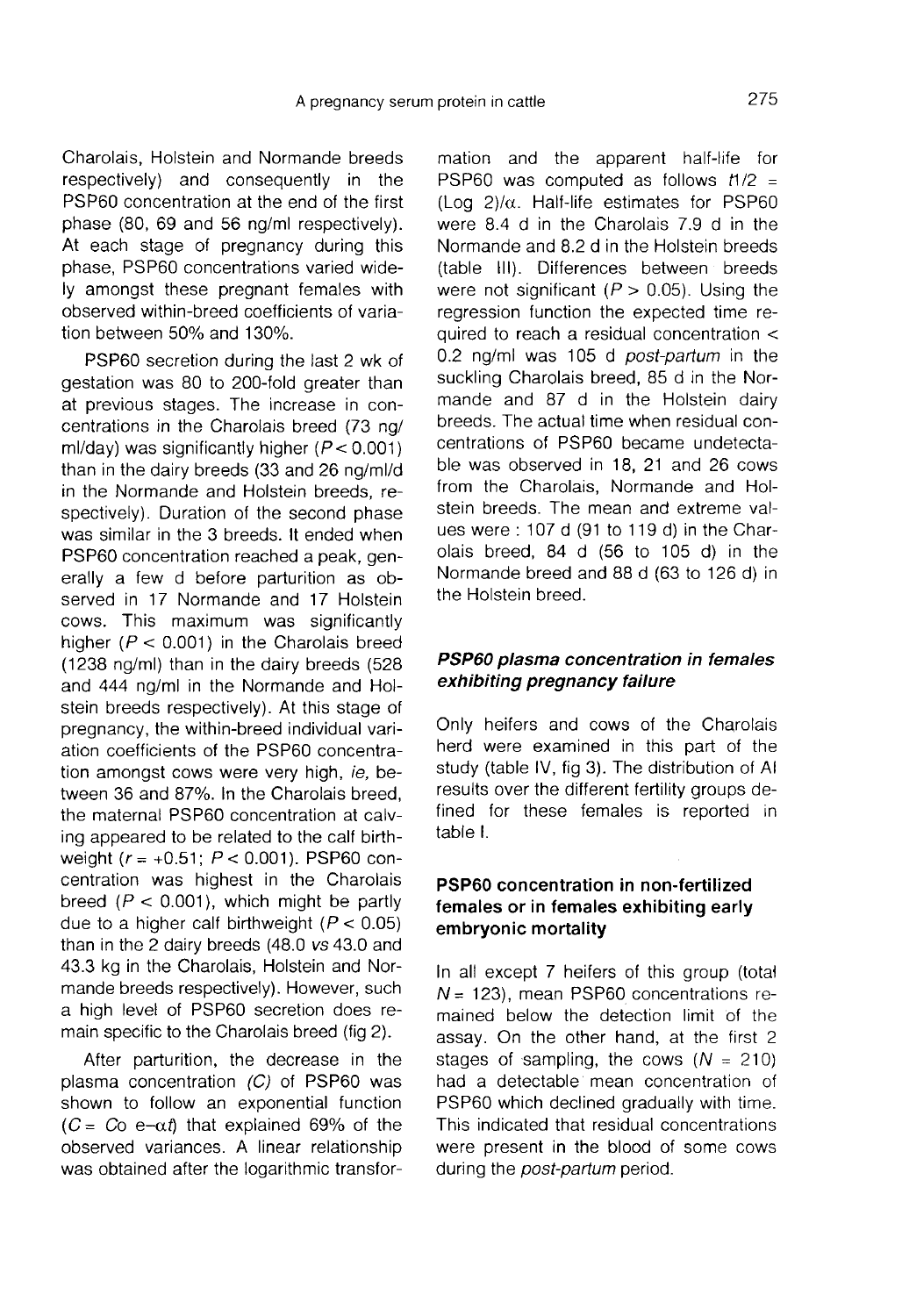

Fig 2. Across- and within-breed relationship between PSP60 concentrations in plasma of cows at calving and calf birthweight.

# PSP60 concentration in females exhibiting late embryonic or foetal mortality

Heifers whose pregnancy had been interrupted by an embryo death between 16 and 35 d were defined as those which had a positive progesterone assay and a time of return to oestrus between 25 and 37 d. Amongst 16 such heifers, 8 never had a concentration of PSP60 higher than the detection limit of the assay. For the other 8 heifers, 4 had detectable PSP60 at 28 d and not at 35 d; 3 others presented a late secretion which was only detectable at 35 d. The wide variation in PSP60 concentrations at 28 and 35 d in this group reflects the variation in the time of embryo death from 16 to 35 d. In cows exhibiting mortality during the same period (31 interrupted pregnancies), 10 never had a detectable



Fig 3. Concentration of PSP60 in plasma of Charolais heifers and cows according to fertility groups (note the logarithmic scale on the Y axis).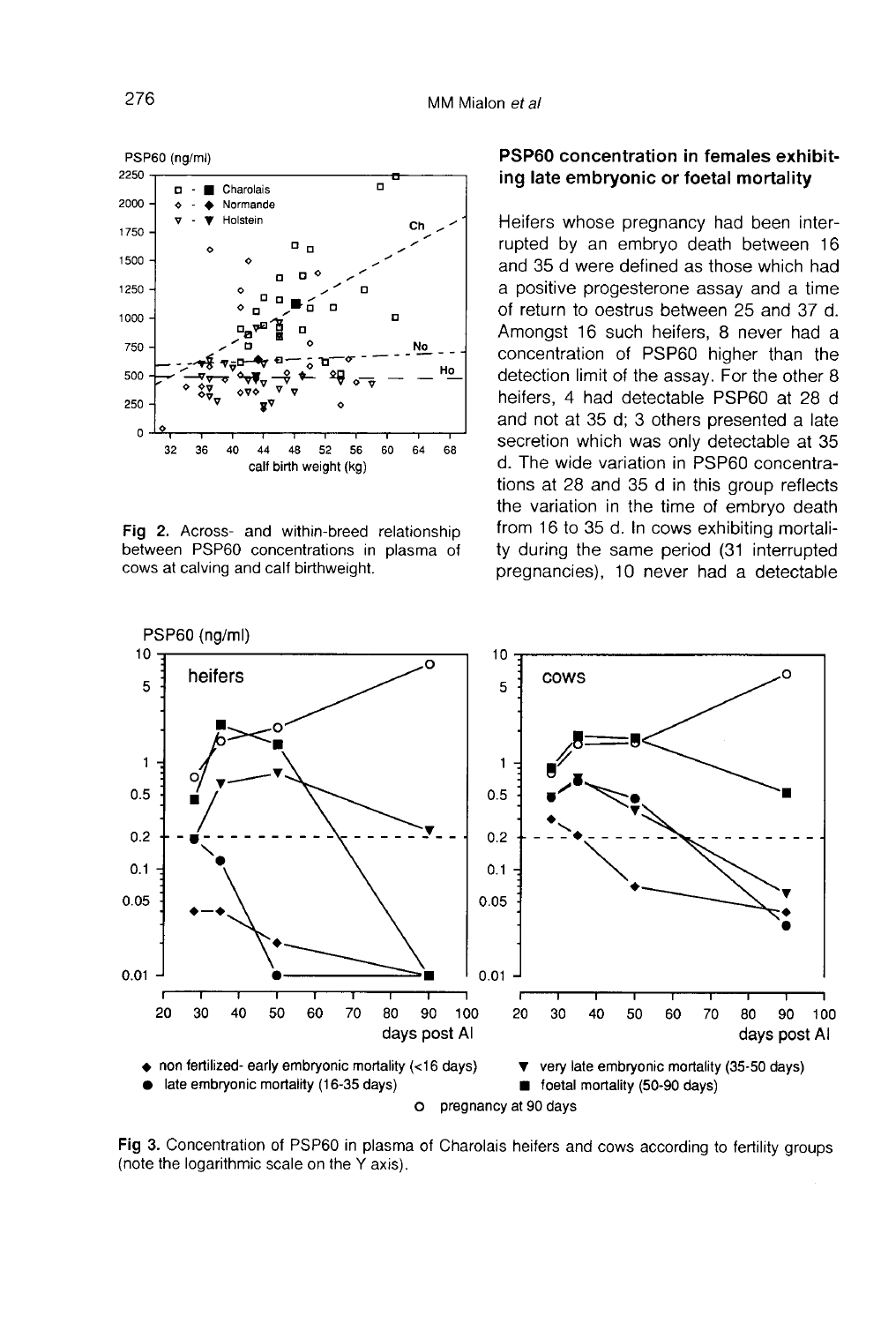| $\ddot{\phantom{a}}$                                                                                                                                                                                                  |
|-----------------------------------------------------------------------------------------------------------------------------------------------------------------------------------------------------------------------|
|                                                                                                                                                                                                                       |
|                                                                                                                                                                                                                       |
|                                                                                                                                                                                                                       |
| :<br>:<br>:                                                                                                                                                                                                           |
|                                                                                                                                                                                                                       |
|                                                                                                                                                                                                                       |
|                                                                                                                                                                                                                       |
| $\frac{3}{2}$<br>$\overline{a}$<br>$\frac{1}{2}$                                                                                                                                                                      |
| ֪֖֧֪֪֪֪֪֪֪֪֪֦֖֧֧֧֧֧֧֧֧֞֝֝֝֝֝֝֬֝֟֓֝֬֝֝֝֬֝֟֓֝֬֝֓֝֬֝֬֝֬֝֬֝֬֝<br>֧֧֧֧֧֧֧֧֧֧֧֧֧֧֧֝֩֩֩֩֩֓֓֬֓֓֬֓֝֬֓֝<br>֧֪֧֧֖֧֧֧֧֖֖֧֧֚֚֝֬֩֩֩֬֓֬֩֟֬֟֬֬<br>֧֖֧֧֧֧֪֪֪֧֦֧֧֦֧֧֪֪֪֪֧֧֪֪֧֪֪֧֪֪֪֧֧֧֪֪֪֪֪֪֪֪֪֧֚֚֚֚֚֚֚֚֚֚֚֚֚֚֚֚֚֚֚֬֝֝֟֩֝֟֩֝֟֝֝֝֜֝֜֝֝֝֝ |

| Fertility groups                                       | z         |                            |                      |                                                                                    |            | Time interval after Al                                                       |            |                                                                        |                      |                                                                                              |
|--------------------------------------------------------|-----------|----------------------------|----------------------|------------------------------------------------------------------------------------|------------|------------------------------------------------------------------------------|------------|------------------------------------------------------------------------|----------------------|----------------------------------------------------------------------------------------------|
|                                                        |           |                            | $\frac{1}{2}$        | $Mean \pm SD$<br>d28                                                               | c          | $Mean \pm SD$<br>d 35                                                        | c          | Mean $±$ SD<br>d 50                                                    | $\subset$            | $Mean \pm SD$<br>06p                                                                         |
| early embryonic mortality<br>(<16 d)<br>Non-fertilized | 225<br>25 | (Cows*)<br>Heifers<br>Cows | $14^{76}$<br>55      | $0.04 \pm 0.10$ <sup>a</sup><br>$0.30 \pm 1.11^a$<br>$0.07 \pm 0.15^a$             | 148<br>122 | $0.04 \pm 0.11^a$<br>$0.21 \pm 0.79^a$<br>$0.04 \pm 0.12^a$                  | ం జ జ      | $0.02 \pm 0.07^a$<br>$0.07 \pm 0.16^a$<br>$0.03 \pm 0.09$ <sup>a</sup> | 46<br>$\overline{a}$ | $0.00 \pm 0.00^a$<br>$0.04 \pm 0.11^a$<br>$0.04 \pm 0.12$ <sup>a</sup>                       |
| ate embryonic mortality<br>$(16-35d)$                  | 258       | (Cows*)<br>Heifers<br>Cows | $-89$                | $0.48 \pm 0.62$ <sup>ab</sup><br>$0.19 \pm 0.24$ a<br>$0.27 \pm 0.40$ <sup>b</sup> | 287        | $0.25 \pm 0.53$ <sup>ab</sup><br>$0.68 \pm 1.74^{b}$<br>$0.12 \pm 0.23$ a    | လ ဇာ ဖ     | $0.17 \pm 0.21a$<br>$0.47 \pm 0.80$ a<br>$0.00 \pm 0.00$ a             | <u>လ ဖ ဖ</u>         | $0.00 \pm 0.00$ <sup>a</sup><br>$0.03 \pm 0.08$ a<br>$0.03 \pm 0.08$ a                       |
| Very late embryonic<br>mortality (35-50 d)             | ನ ಕಿ ಇ    | (Cows*)<br>Heiters<br>Cows | ి <sub>సి ని</sub>   | $0.48 \pm 0.72$ ab<br>$0.19 \pm 0.25^a$<br>$0.31 \pm 0.31^{b}$                     | នទន        | $0.63 \pm 0.59$<br>$0.72 \pm 0.72$<br>$0.63 \pm 0.66$ <sup>b</sup>           | 288        | $0.36 \pm 0.42^a$<br>$0.25 \pm 0.37$ a<br>$0.79 \pm 0.83$ <sup>a</sup> | Φ<br><b>823</b>      | $0.23 \pm 0.63$ <sup>a</sup><br>$0.06 \pm 0.18$ <sup>a</sup><br>$0.03 \pm 0.10^a$            |
| Foetal mortality<br>$(50 - 90 d)$                      | 37<br>3   | (Cows*)<br>Heiters<br>Cows | ດ ຕ                  | $0.45 \pm 0.07$ a<br>$0.90 \pm 0.66$ ab<br>$0.20$                                  | m ~ 10     | $2.23 \pm 0.42^{\circ}$<br>$1.79 \pm 1.52^c$<br>$1.76 \pm 1.81$ <sup>c</sup> | ってら        | 1.47 $\pm$ 1.16ab<br>$1.70 \pm 1.18^b$<br>$1.52 \pm 1.18^b$            | の75                  | $0.00 \pm 0.00$ <sup>a</sup><br>$0.53 \pm 0.83$ <sup>a</sup><br>$0.70 \pm 0.95$ <sup>a</sup> |
| Pregnancy at 90 d                                      | ន្លង្កន្ល | (Cows*)<br>Heifers<br>Cows | <u>ភ</u> ្នុ ភ្លូ ងូ | $0.73 \pm 0.43$ <sup>b</sup><br>$0.80 \pm 0.77$ <sup>b</sup><br>$0.65 \pm 0.38$    | ೫ ೪ ೪<br>೮ | $50 \pm 1.09$<br>$36 \pm 0.94^{\circ}$<br>$.58 \pm 0.88$                     | 236<br>236 | $2.11 \pm 1.36$<br>$1.54 \pm 1.28$<br>$1.51 \pm 1.28$                  | ទី ទី 2<br>ខ         | $8.13 \pm 4.14^{b}$<br>$6.63 \pm 4.72^b$<br>$6.87 \pm 5.00^b$                                |
|                                                        |           |                            |                      |                                                                                    |            |                                                                              |            |                                                                        |                      |                                                                                              |

(Cows'): cows with a calving-blood sampling interval 2 110 d; M: total number of females in each fertility group; n: number of sampled females at each stage (PSP60 sampling ceased after return to oestrus); +: sampling time included in the interval: 27 ≤ ≤ 31 d after Al; abs fertility group means, within hellers, cows or (cows\*), with different superscripts in the same column differ significantly (P < 0.05).

#### A pregnancy serum protein in cattle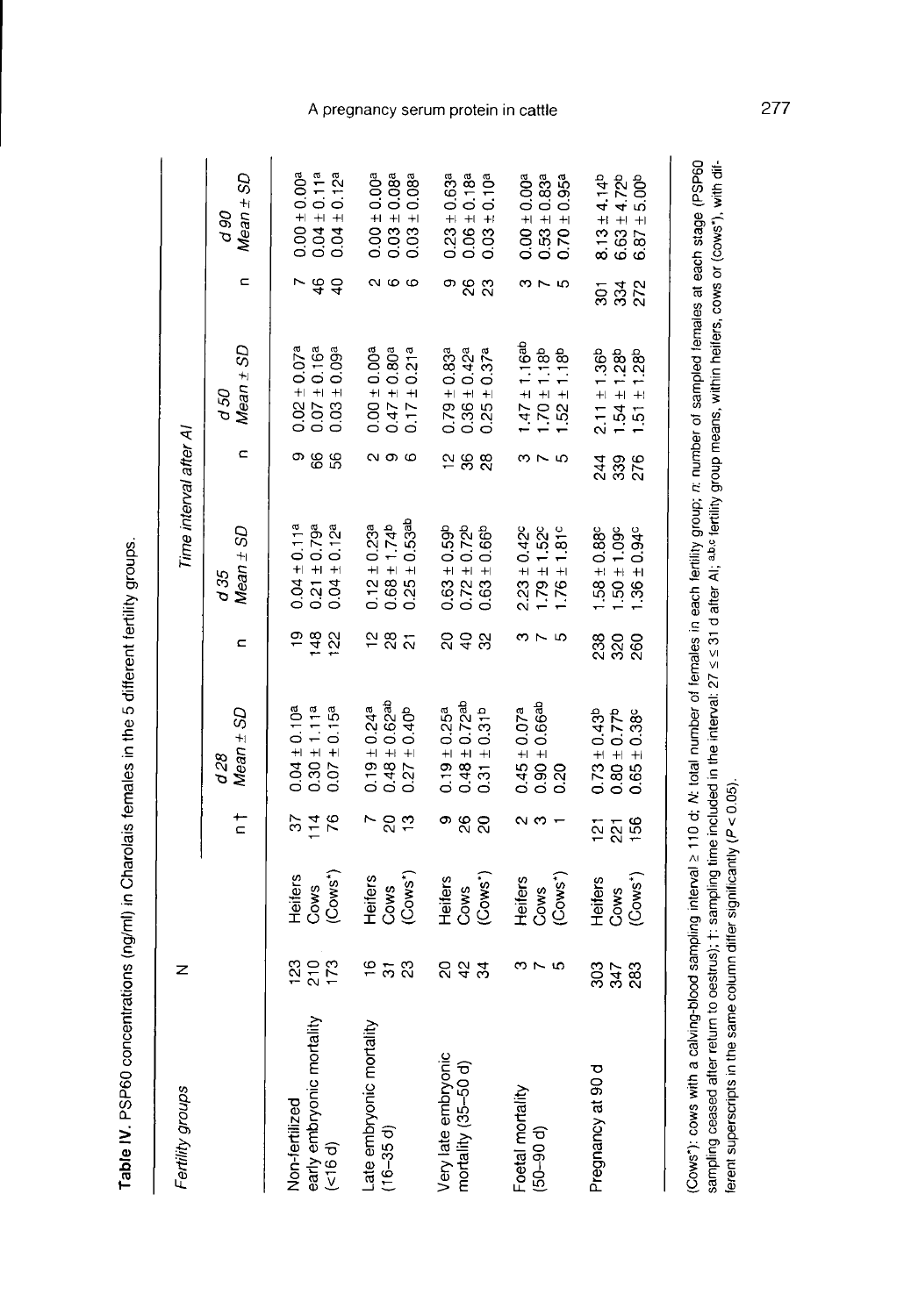concentration of PSP60, 6 had a slight increase in secretion between 28 and 35 d; the 15 others had a declining concentration from 28 to 35 d.

Heifers and cows exhibiting a very late embryonic mortality, ie between 35 and 50 d after Al  $(20 + 42 = 62$  interrupted preqnancies) generally showed an increasing concentration of PSP60 between 28 and 35 d and a drop in concentration between 50 and 90 d. Between 35 and 50 d the PSP60 concentration remained constant or declined. Nevertheless in some cases, although the embryo was already dead at 50 d according to ultrasonic scanning (and sometimes return to oestrus), the concentration increased steadily between 35 and 50 d and decreased only thereafter. As expected, the concentration at 50 d in females of that group was significantly lower than that in pregnant females ( $P < 0.001$ ). At the previous stages (28 and 35 d) before mortality had occurred, the concentration was already significantly lower. Moreover, it should be noted that amongst the 35 females in this group, 14 had no detectable PSP60 at the d 28 stage.

When foetal death occured between 50 and 90 d, a decrease in the concentration of PSP60 was noted between these 2 stages. In some cases, this decrease started before 50 d, although, according to ultrasonic examination, the embryo was still alive at this stage.

# **DISCUSSION**

The time at which 60-kDa bovine pregnancy serum protein (PSP60) appeared in the maternal blood varied relatively little, ie between 22 and 28 d after Al. Sasser et al (1986) detected PSPB in 3 out of 15 pregnant cows as early as 15 d of pregnancy. It is possible that one of the PSPB proteins appears in the maternal blood earlier than

PSP60 does, but its flow in the maternal circulation at a moment when implantation has not yet begun remains an open question. However, these early detected concentrations may correspond to residual protein from a previous pregnancy. Almost all females had a detectable plasma PSP60 concentration 27 d after Al. First detected during the 4th wk of pregnancy, PSP60 was present throughout pregnancy at an increasing concentration level. The plasma profile of PSP60 during pregnancy was very similar to the PSPB (Sasser et al. 1986) and bPAG profiles (Zoli et al, 1992b), which tends to confirm that PSP60 and bPAG might correspond to a form of PSPB. The lesser secretion between 35 and 50 d could result from a change in the regulation of the development of the foetoplacental unit and/or reflect the unknown function of PSP60. We have no explanation for this phenomenon at present.

A major PSP60 increase occurs at the end of pregnancy, as has also been described by Sasser et al (1986) for PSPB and by Zoli et al (1992b) for bPAG. However, we may note that bPAG levels are consistently higher (Zoli et al, 1992b) than those reported for PSPB (Sasser et al, 1986) and for PSP60 (this paper). We cannot explain this sudden increase in blood levels. Does this evolution in concentrations mean that these proteins are involved in the induction of parturition or is it only a result of certain hormonal or physical changes in the placenta at the end of pregnancy?

In this study, the levels reached at calving were higher in the Charolais than in the Normande and Holstein breeds; this difference could depend on herd management and location, but certainly also depends on the breed (suckling/dairy). A higher calf birthweight in the Charolais than in dairy breeds (+ 5 kg) only explains part of the gap between the 2 maternal PSP60 levels at calving associated with a possible varia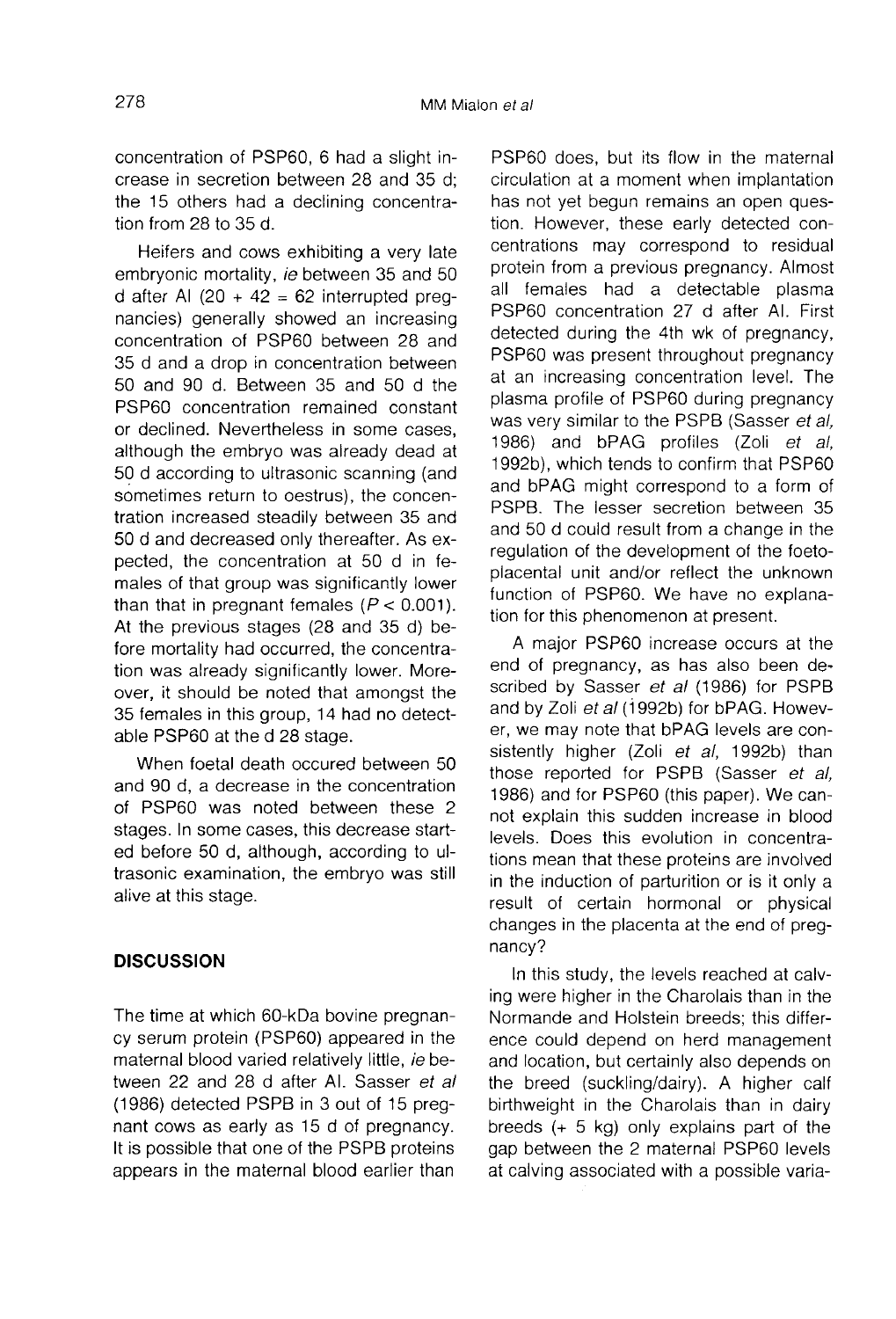tion in placental size and consequently in the number of binucleate cells. Guilbault et al (1991) have investigated bPAG concentrations at calving in relation to calf birthweight in Holstein and Hereford cows both carrying pure-bred Holstein foetuses. Lower peak concentrations of bPAG in Holstein recipients  $(3.0 \text{ vs } 7.6 \text{ µq/ml})$  were associated with higher calf birthweight (50.0  $vs$  43.3 kg). This suggests that peripheral concentrations of protein of placental origin are also probably affected by the dam weight, which is higher in Holstein cows because of the dilution in blood volume. Indeed, in our experiment the Charolais cows presented the lowest weight just after calving (633 vs 664 and 685 kg in Holstein<br>and Normande breeds respectively). respectively). These differences could also be due to differences in metabolism between dairy and suckling females.

The decrease in PSP60 concentrations initiated before calving may correspond to a similar decline in the binucleate cell count at this moment, as was shown in sheep by Wooding (1983) and in cattle by Gross et al (1985). The post-partum elimination rate of PSP60 was similar in all 3 breeds. However, residual plasma concentrations after calving were detectable over a 15-wk period in the Charolais breed compared to 13 wk in both dairy breeds, due to higher levels at calving. Similar residual concentrations of PSPB were found in dairy cows over 100 d post-partum (Humblot et al, 1988c). The decrease of PSP60 concentrations is exponential; hence, residual concentrations cannot be explained as a release by the endometrium after parturition as was suggested by Humblot et al (1988c).

The study of PSP60 secretion in females exhibiting pregnancy failure showed different patterns according to the time of failure. In the non-fertilization and early embryonic mortality (before 16 d) group, which represented 75% of pregnancy failures, there was no or little PSP60 secretion. This phenomenon combined with the non-extension of the luteal lifespan reflected the limited development of the trophoblastic tissue, which secretes bTP-1 involved in the maintenance of corpus luteum activity in cattle (Knickerbocker et al, 1984, 1986). When there was a late embryonic mortality (between 16 and 50 d) or foetal mortality, the PSP60 concentration curve became straight, determined by the moment of embryonic or foetal death. These different patterns and their respective frequency are consistent with the data previously reported in dairy (Humblot et al, 1988a) or in beef breeds (Humblot et al. 1990). However, it should be noted that PSP60 concentrations dropped and disappeared some time after embryonic death on account of the long half-life of this protein. In the 3 groups of embryonic and foetal mortalities, PSP60 concentrations declined between 28 and 50 d of pregnancy but remained detectable until 50 d, especially in cows.

On the other hand, in cases of very late embryonic mortality (after 35 d), we found both a delay in the secretion of this protein since at 28 d it was not always detectable, and a low level of secretion. This can probably be explained by a delay or anomaly in the development of the conceptus. As a consequence, in 67% of the heifers and 81% of the cows with a PSP60 concentration below 0.6 ng/ml at 35 d, pregnancy was interrupted before 50 d. Humblot (1991) also reported that with one PSPB assay at  $\approx$  30 d post-AI, it is possible to detect > 85% of the non-pregnant females. However, as there is a wide individual variability of the concentrations at a given stage, it seems difficult to accurately predict the future course of pregnancy via a single concentration measurement. Nevertheless, the secretion kinetics between different points in time (at least 3) provide more information on the time of embryonic mortality than a single concentration.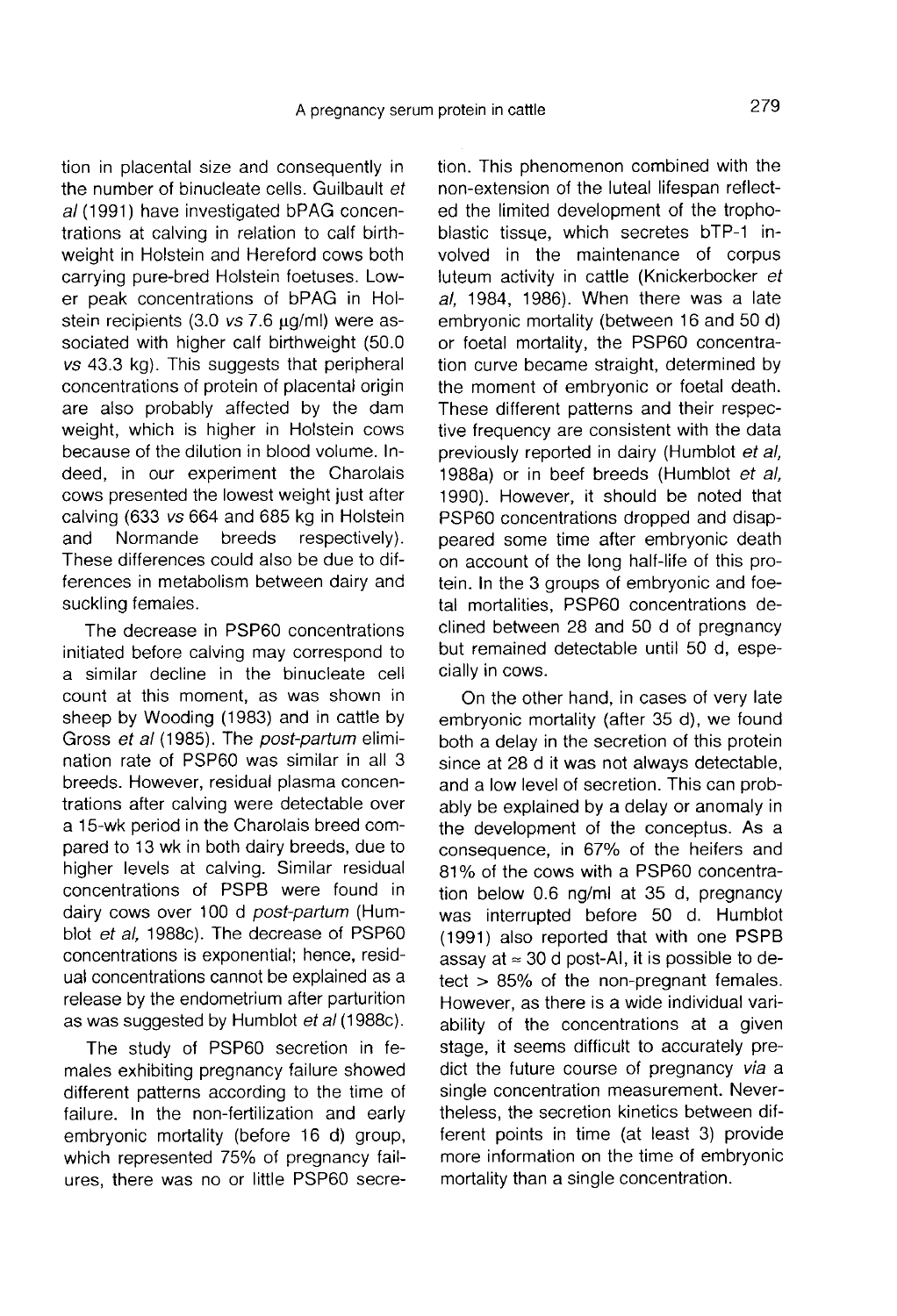In conclusion, assaying this pregnancy serum protein (PSP60) in the peripheral circulation of the cow has proven useful as a new method for studying the course of the pregnancy. It has to be utilized within the limits fixed by the patterns of its secretion, ie from 27 d after AI, and not before 13 to 15 wk after the previous calving. Comparing secretions between several stages provides complementary information on embryo viability.

# ACKNOWLEDGMENTS

The authors wish to thank staff at the INRA experimental herd of Galles, particularly P Dando, L Gressins and D Krauss for help with œstrus detection, blood sampling, ultrasonic examination, rectal palpation and data collection; the staff at the INRA animal experimental herd of Le Pin au Haras, particularly E Daburon and Y Gallard for help with blood sampling and data collection; D André for performing progesterone assays and diagnoses, MC Aubrière for technical assistance, ML Le Paih for typing this manuscript and JP Butler for helping us with the English.

# REFERENCES

- Bartol FF, Roberts RM, Bazer FW, Lewis GS, Godkin JD, Thatcher WW (1985) Characterization of proteins produced in vitro by periattachment bovine conceptuses. Biol Reprod 32, 681-693
- Beckers JF, Decoster R, Wouters-Ballman P, Fromont-Lienard C, van der Zwalmen P, Ectors F (1982) Dosage radioimmunologique de I'hormone placentaire somatotrope et mammotrope bovine. Ann Med Vét 126, 9-21
- Bohn H (1985) Biochemistry of pregnancy proteins. An overview. In: Early Pregnancy Factors (Eliendorff F, Koch E, eds) 127-139
- Bolander FF, Fellows RE (1976) Growthpromoting and lactogenic activities of bovine placental lactogen. J Endocrinol 71, 173-174
- Butler JE, Hamilton WC, Sasser RG, Ruder CA, Hass GM, Williams RJ (1982) Detection and

partial characterization of two bovine pregnancy-specific proteins. Biol Reprod 26, 925- 933

- Camous S, Charpigny G, Guillomot M, Martal J (1988) Purification of one pregnancy-specific protein by high-performance liquid chromatography (HPLC). In: Proc Bard Workshop, Maternal Recognition of Pregnancy and Maintenance of the Corpus Luteum. Jerusalem, 20-24 March, abstr 2
- Camous S, Charpigny G, Guillomot M, Mialon MM, Renand G, Martal J (1991) Intérêt d'une protéine de gestation de conceptus bovin, la PSP60 dans la determination de la gestation et de la mortalité embryonnaire. In: Maîtrise de la Reproduction Animale: Sém Franco-Britannique. CRITT-ISIS-SSAB, Tours, 29- 31 May, abstr
- Charpigny G, Reinaud P, Huet JC, Guillomot M, Charlier M, Pernolet JC, Martal J (1988) High homology between a trophoblastic protein (trophoblastin) isolated from ovine embryon and  $\alpha$ -interferons. FEBS Lett 228, 12-16
- Crock JE, Ruder-Montgomery CA, Sasser RG (1988) Characteristics of bovine pregnancyspecific protein B (bPSPB). Biol Reprod 38 (suppl 1), 78 abstr 88
- Diskin MG, Sreenan JM (1980) Fertilization and embryonic mortality rates in beef heifers after artificial insemination. J Reprod Fertil 59, 463-468
- Eckblad WP, Sasser RG, Ruder CA, Panlasigui P, Kuczynski T (1985) Localization of pregnancy-specific protein B (PSPB) in bovine placental cells using a glucose oxidaseantiglucose oxidase immunohistochemical stain. J Anim Sci 61 (suppl 11), 149-150 abstr
- Godkin JD, Bazer FW, Moffat J, Sessions F, Roberts RM (1982) Purification and properties of a major, low component weight protein released by the trophoblast of sheep blastocysts at day 13-21. J Reprod Fertil 65, 141-150
- Godkin JD, Bazer FW, Roberts RM (1984) Ovine trophoblast protein-1, an early secreted blastocyst protein, binds specifically to uterine endometrium and affects protein synthesis. Endocrinology 114, 120-130
- Gross TS, Williams WF, Manspeaker JE (1985) Peripartum changes in fetal placental binucleate cells number, viability and plasma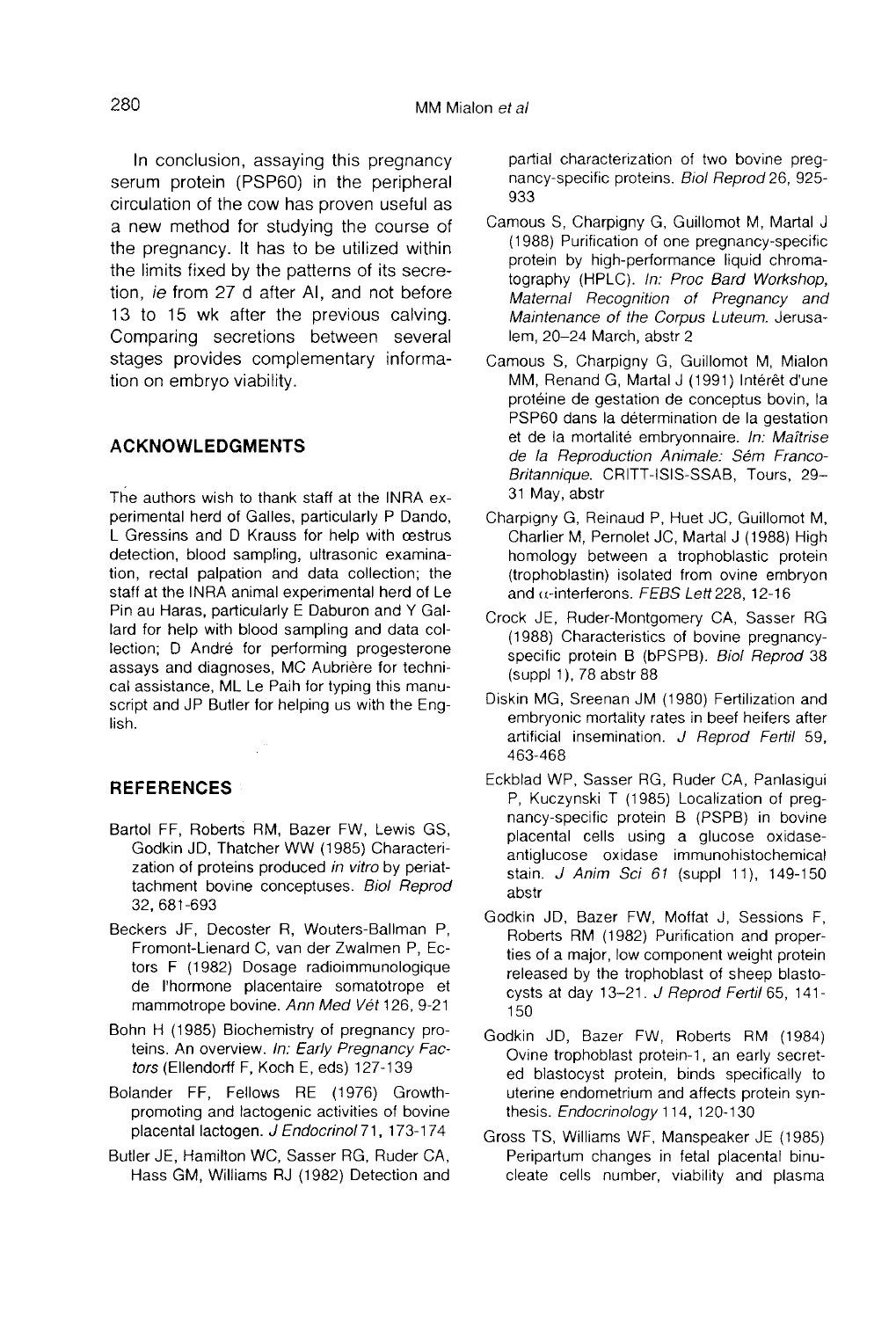membrane fragility. J Cell Biol 101, 321, abstr 1213

- Guilbaud LA, Beckers JF, Lapierre L, Zoli AP, Benites W, Roy GL (1991) Peripartum concentrations of placental protein hormones (bPL and bPAG) in Holstein and Hereford recipients carrying purebred Holstein fetuses. Theriogenology 35, 208 abstr
- Helmer SD, Hansen PJ, Anthony RV, Thatcher WW, Bazer FW, Roberts RM (1987) Identification of bovine trophoblast protein-1, a secretory protein immunologically related to ovine trophoblast protein-1. J Reprod Fertil 79, 83-91
- Helmer SD, Gross TS, Newton GR, Hansen PJ, Thatcher WW (1989) Bovine trophoblast protein-1 complex alters endometrial protein and prostaglandin secretion and induces an intracellular inhibitor of prostaglandin synthesis in vitro. J Reprod Fertil 87, 421-430
- Heyman Y, Camous S, Fevre J, Meziou W, Martal J (1984) Maintenance of corpus luteum after uterine transfer of trophoblastic vesicles in cyclic cows and ewes. J Reprod Fertil 70, 533-540 prostagiandin secretio<br>cellular inhibitor of province Cellular inhibitor of province Virto. J Reprod Fertil 8<br>(man Y, Camous S, F.<br>ter uterine transfer of the S33-540<br>mblot P (1991) Sign<br>contrôle de la gestatition Méd Vét
- Humblot P (1991) Signaux embryonnaires et contrôle de la gestation des ruminants. Rec Méd Vét 167, 193-202
- Humblot P, Dalla Porta MA (1984) Effect of conceptus removal and intrauterine administration of conceptus tissue on luteal function in the cow. Reprod Nutr Dév 24, 529-541
- Humblot P, Camous S, Martal J, Charlery J, Jeanguyot N, Thibier M, Sasser RG (1988a) Pregnancy specific protein B, progesterone concentrations and embryonic mortality during early pregnancy in dairy cows. J Reprod Fertil83, 215-223
- Humblot P, Camous S, Martal J, Charlery J, Jeanguyot N, Thibier M, Sasser RG (1988b) Diagnosis of pregnancy by radioimmunoassay of a pregnancy-specific protein in the plasma of dairy cows. Theriogenology 30, 257-267
- Humblot P, Jeanguyot N, Ruder C, Leriche I, Thibier M, Sasser RG (1988c) Accuracy of pregnancy diagnosis by bPSPB RIA in the plasma of dairy cows 28 days after AI. In: Proc 3rd Int Congr Anim Reprod and Artit Insem. Dublin (short commun), vol 2, p 94
- Humblot P, Payen B, Jeanguyot N, Thibier M, Sasser RG (1990) Progesterone and preg-

nancy-specific protein B concentrations in serum and plasma 28-30 days after Al and their relationship with embryonic mortality in French beef breeds. In: Proc 3rd Int Ruminant Reprod Symp. Nice, 25-28 March, abstr 21

- lmakawa K, Anthony RV, Kazemi M, Marotti KR, Polites HG, Roberts RM (1987) Interferonlike sequence of ovine trophoblast protein secreted by embryonic trophectoderm. Nature 330,377-379
- Imakawa K, Hansen TR, Malathy PV, Anthony RV, Polites HG, Marotti KR, Roberts RM (1989) Molecular cloning and characterization of complementary deoxyribonucleic acids corresponding to bovine trophoblast protein-I: a comparison with ovine trophoblastic protein-1 and bovine interferon  $\alpha_{\rm u}$  Mol Endocrinol3, 127-139
- Kelly PA, Tsushima T, Shiu RPC, Friesen HG (1976) Lactogenic and growth hormone-like activities in pregnancy determined by radioreceptor assays. Endocrinology 99, 765-774
- Knickerbocker JJ, Thatcher WW, Bazer FW, Barron DH, Roberts RM (1984) Inhibition of estradiol-178 induced uterine prostaglandin  $F2\alpha$  production by bovine conceptus secretory proteins. J Anim Sci 59 (suppl 1) 368 abstr 543
- Knickerbocker JJ, Thatcher WW, Bazer FW, Drost M, Barron DH, Fincher KB, Roberts RM (1986) Proteins secreted by day 16 to 18 bovine conceptuses extend corpus luteum function in cows. J Reprod Fertil 77, 381-391
- Lynch RA, Alexander BM, Sasser RG (1992) The cloning and expression of the bovine pregnancy specific protein B (bPSPB). Biol Reprod 46, (suppl 1) 73 abstr 89
- Marshall JR, Hammond CB, Ross GT, Jacobson A, Rayford P, Odell WD (1968) Plasma and urinary chorionic gonadotropin during early human pregnancy. Obstet Gynec 32, 760-764
- Martal J, Lacroix MC, Loudes C, Saunier M, Wintenverger-Torres S (1979) Trophoblastin, an antiluteolytic protein present in early pregnancy in sheep. J Reprod Fertil 56, 63-73
- Martal J, Chene N, Charlier M, Charpigny G, Camous S, Guillomot M, Reinaud P, Bertin J, Humblot P (1988) Protéines trophoblastiques. Reprod Nutr Dév 28 (6B), 1655-1672
- Northey DL, French LR (1980) Effect of embryo removal and intra-uterine infusion of embryon-